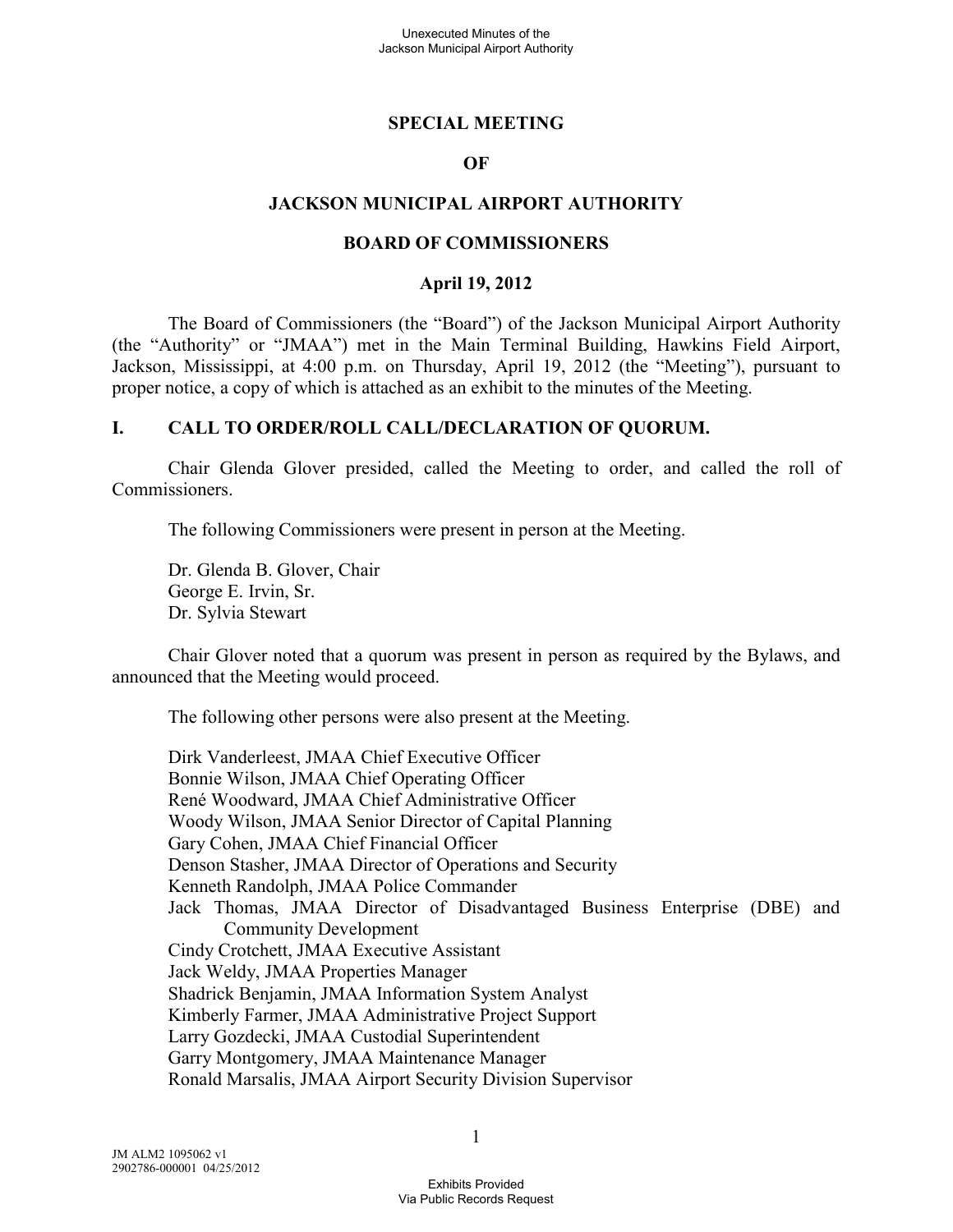Terry Miller, JMAA Police Lieutenant Chad Parker, JMAA Employee Development Specialist Joyce Tillman, JMAA Facilities Engineer Chuck Lott, Neel-Schaffer Jim White, Waggoner Engineering, Inc. Jeff Wagner, Baker Donelson Bearman Caldwell & Berkowitz Alexander Martin, Baker Donelson Bearman Caldwell & Berkowitz

# **II. APPROVAL AND EXECUTION OF MINUTES.**

## **A. Regular Monthly Meeting of the Board of Commissioners, March 26, 2012.**

After discussion, upon motion duly made by Commissioner Irvin, seconded by Commissioner Stewart, and unanimously approved by the affirmative votes of all Commissioners present, the minutes described above were approved as presented and directed to be filed in the appropriate minute book and records of the Authority.

## **III. PUBLIC COMMENTS.**

None.

## **IV. REPORTS.**

### **A. Chief Executive Officer.**

- 1. *Airport Project Manager Summary, Period Ending March 31, 2012.*
- 2. *Airport Activity Statistics Report, Period Ending March 31, 2012.*

Mr. Vanderleest directed the Board's attention to the Airport Project Manager Summary and the Airport Activity Statistics Report as found in the packet distributed to the Board prior to the Meeting (the "Packet"), and discussed these reports with the Board. A copy of the Packet is attached as an exhibit to the minutes of the Meeting.

## 3. *Employee Recognitions.*

a. Employee of the Month, April 2012: Shadrick Benjamin, Information Systems Analyst, Department of Administration.

> Mr. Vanderleest recognized and commended Mr. Benjamin for being named Employee of the Month for April 2012.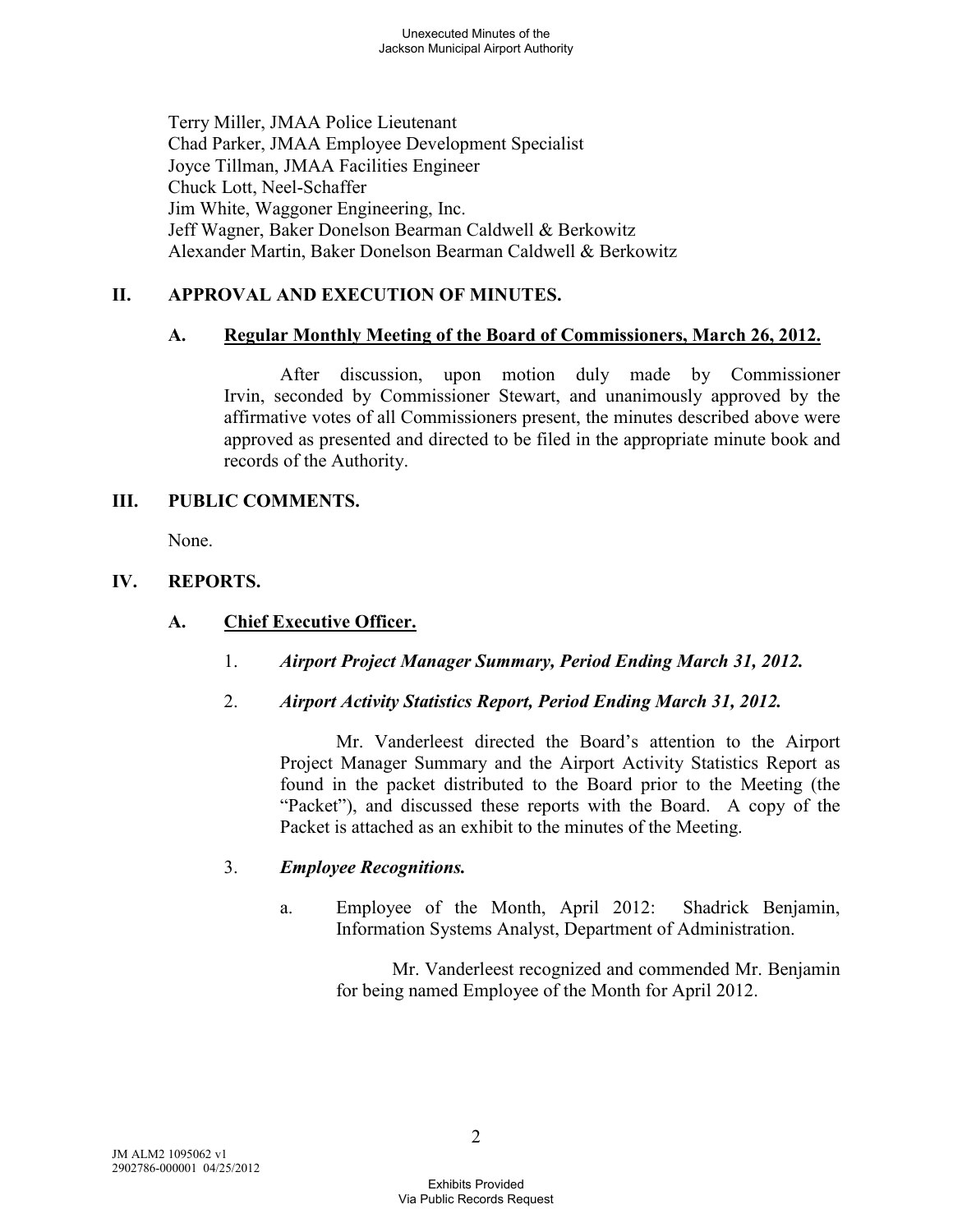## 4. *Professional Recognitions.*

- a. Chad Parker, Employee Development Specialist, Department of Human Services and Administration.
	- (1) Top 40 Under 40, awarded by *Mississippi Business Journal*.

Mr. Vanderleest recognized and commended Mr. Parker for being named to the Top 40 Under 40 by the *Mississippi Business Journal*.

- b. Larry Gozdecki, Custodial Superintendent, Department of Maintenance.
	- (1) Certificate of Completion, Levels I, II and III ATSI, Sponsored by AAAE Airport Training Safety Institute.

Mr. Vanderleest recognized and commended Mr. Gozdecki for receiving a Certificate of Completion for Levels I, II and III ATSI, as sponsored by the AAAE Airport Training Safety Institute.

- c. Ron Marsalis, Supervisor, Airport Security Division, Department of Operations & Security.
	- (1) ESGR Patriot Award, awarded by the Employer Support of the Guard and Reserve Organization.

Mr. Vanderleest recognized and commended Mr. Marsalis for receiving the ESGR Patriot Award from the Employer Support of the Guard and Reserve Organization.

- d. Terry Miller, Police Lieutenant, Department of Public Safety.
	- (1) ESGR Patriot Award, awarded by the Employer Support of the Guard and Reserve Organization.

Mr. Vanderleest recognized and commended Mr. Miller for receiving the ESGR Patriot Award from the Employer Support of the Guard and Reserve Organization.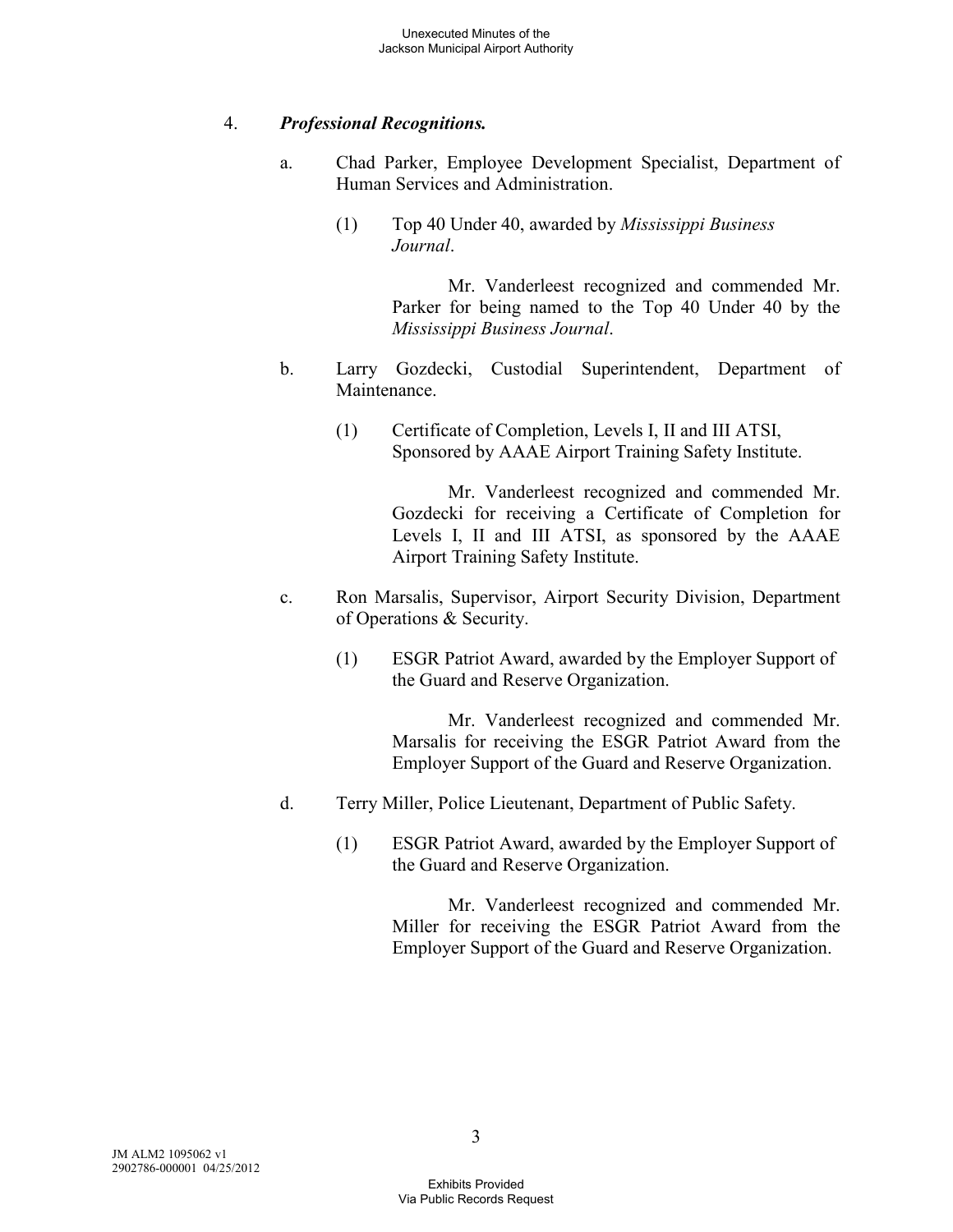- e. Commander Kenneth Randolph, Department of Public Safety.
	- (1) ESGR Patriot Award, awarded by the Employer Support of the Guard and Reserve Organization.

Mr. Vanderleest recognized and commended Commander Randolph for receiving the ESGR Patriot Award from the Employer Support of the Guard and Reserve Organization.

#### **B. Attorney.**

Mr. Wagner provided an update to the Board on the following matters.

#### 1. *Senate Bill 2885.*

Mr. Wagner informed the Board that Senate Bill 2885, as endorsed by the Mississippi Airports Association, has passed the Legislature and was scheduled to be signed into law by Governor Bryant today.

#### 2. *Harold Tuma vs. Jackson Municipal Airport Authority.*

Mr. Wagner said that the Court had issued a partial Summary Judgment in favor of JMAA in this case, but had also allowed the plaintiff leave to amend its complaint to continue to pursue malicious prosecution claims against JMAA and the JMAA police officer involved. Mr. Wagner advised the Board that he would keep the Board apprised of any further developments in this matter.

#### 3. *East Runway Pavement Project.*

Mr. Wagner discussed with the Board the current status of the arbitration proceedings in connection with this project. In addition, Mr. Wagner recommended that the Board retain an expert witness in damages and an expert witness on construction scheduling issues.

After discussion, upon motion duly made by Commissioner Stewart, seconded by Commissioner Irvin, and unanimously approved by the affirmative votes of all Commissioners present, the Board adopted the following resolution.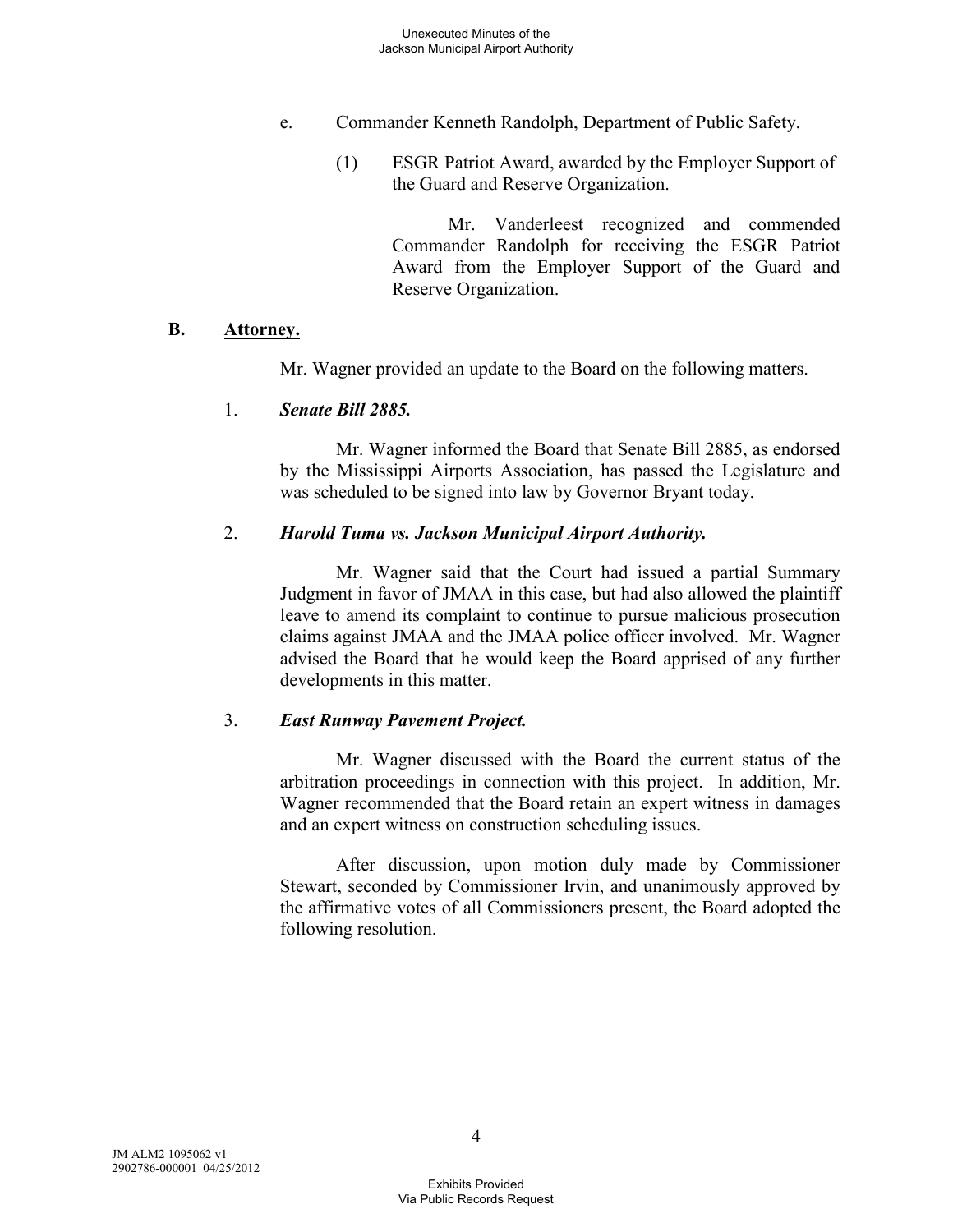### **RESOLUTION REGARDING JMAA CONTRACT NO. 007-09-014, EAST PARALLEL RUNWAY 16L/34R PAVEMENT REHABILITATION AT JACKSON-MEDGAR WILEY EVERS INTERNATIONAL AIRPORT: AUTHORITY TO RETAIN EXPERTS**

**WHEREAS**, the Board of Commissioners (the "Board") of the Jackson Municipal Airport Authority (the "Authority" and "JMAA") previously authorized the law firm of Baker, Donelson, Bearman, Caldwell & Berkowitz, PC ("Baker Donelson") to represent the Authority in connection with the Authority's disputes with Rifenburg Construction Inc. ("Rifenburg") in connection with Rifenburg's performance under JMAA Contract No. 007-09-014 (the "Contract") for East Parallel Runway 16L/34R Pavement Rehabilitation at Jackson-Evers International Airport (the "Arbitration Proceedings"); and

**WHEREAS**, Baker Donelson has recommended and requested that the Board approve and authorize negotiation and execution of an agreement with Forensic Accounting Solutions, L.L.C. ("FAS") to provide expert testimony on behalf of the Authority during the Arbitration Proceedings in connection with quantifying damages incurred by the Authority as a result of disputes over Rifenburg's performance under the Contract (the "FAS Agreement"); and

**WHEREAS**, Baker Donelson has further recommended and requested that the Board approve and authorize negotiation and execution of an agreement with BBRL, Inc. ("BBRL") to provide expert testimony on behalf of the Authority during the Arbitration Proceedings in connection with scheduling issues and delays incurred by the Authority as a result of disputes over Rifenburg's performance under the Contract (the "BBRL Agreement," and, together with the FAS Agreement, the "Expert Agreements"), and

**WHEREAS**, the staff of the Authority has recommended that the Board approve and authorize Baker Donelson's requests to retain FAS and BBRL; and

**WHEREAS**, the Board has considered said requests and recommendations by Baker Donelson and the staff of the Authority;

**NOW, THEREFORE, BE IT RESOLVED**, the Board hereby determines that it would be in the best interests of and in furtherance of the duties and responsibilities of the Authority to, and the Board hereby does approve and authorize negotiation and execution of the Expert Agreements, said Expert Agreements to be in such form and to contain such terms and conditions consistent with the foregoing as may be deemed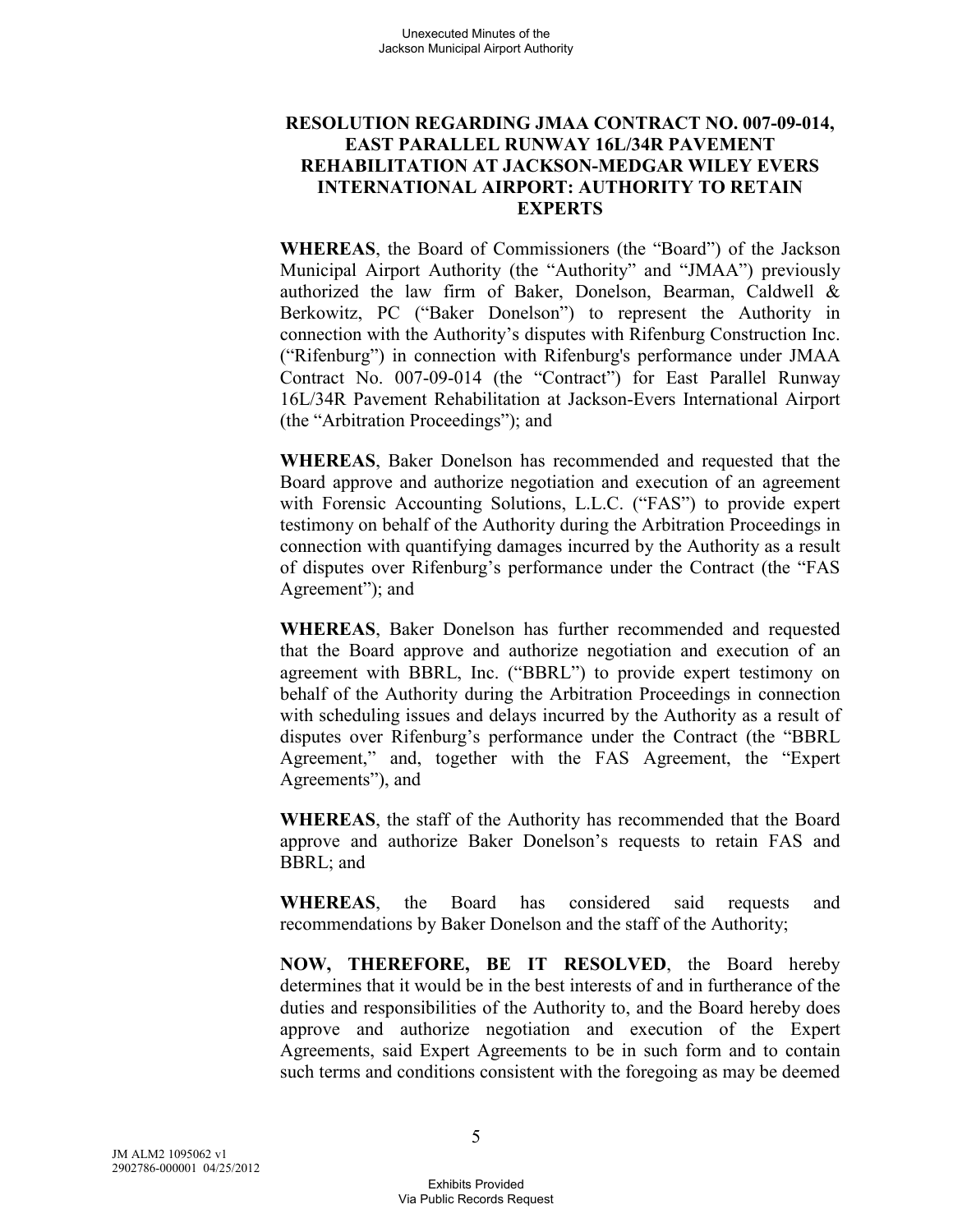appropriate by the Chief Executive Officer of the Authority as evidenced by his execution thereof.

# **V. ACTION ITEMS.**

# **A. Financial Matters.**

# 1. *Financial Reports for March 2012.*

- a. Balance Sheet: Accept.
- b. Income Statement: Accept.
- c. Claims Docket for March 2012: Approve.
- d. Early Issue Request.

Mr. Vanderleest directed the Board's attention to the above referenced financial reports for March 2012, and the Claims Docket for March 2012, all of which were included in the Packet.

Mr. Vanderleest also distributed to the Board an early issue request dated April 19, 2012. A copy of the Early Issue Request is attached as an exhibit to the minutes of the Meeting.

After discussion, upon motion duly made by Commissioner Stewart, seconded by Commissioner Irvin, and unanimously approved by the affirmative votes of all Commissioners present, the Board adopted the following resolution.

# **RESOLUTION ACCEPTING FINANCIAL REPORTS FOR MARCH 2012 AND APPROVING AND AUTHORIZING PAYMENT OF CLAIMS DOCKET FOR MARCH 2012**

**WHEREAS**, the Board of Commissioners (the "Board") of the Jackson Municipal Airport Authority (the "Authority") has reviewed and considered (i) the Balance Sheet and the Income Statement for the Authority for the month and period ending March 31, 2012 (the "Financial Reports"), (ii) the Claims Docket of the Authority for the month of March 2012 (the "Claims"), and (iii) an Early Issue Request dated April 19, 2012 (the "Early Issue"), both the Financial Reports and the Claims being (i) included in the packet distributed to the Board prior to the April 19, 2012, Special Meeting of the Board, and (ii) incorporated herein by reference;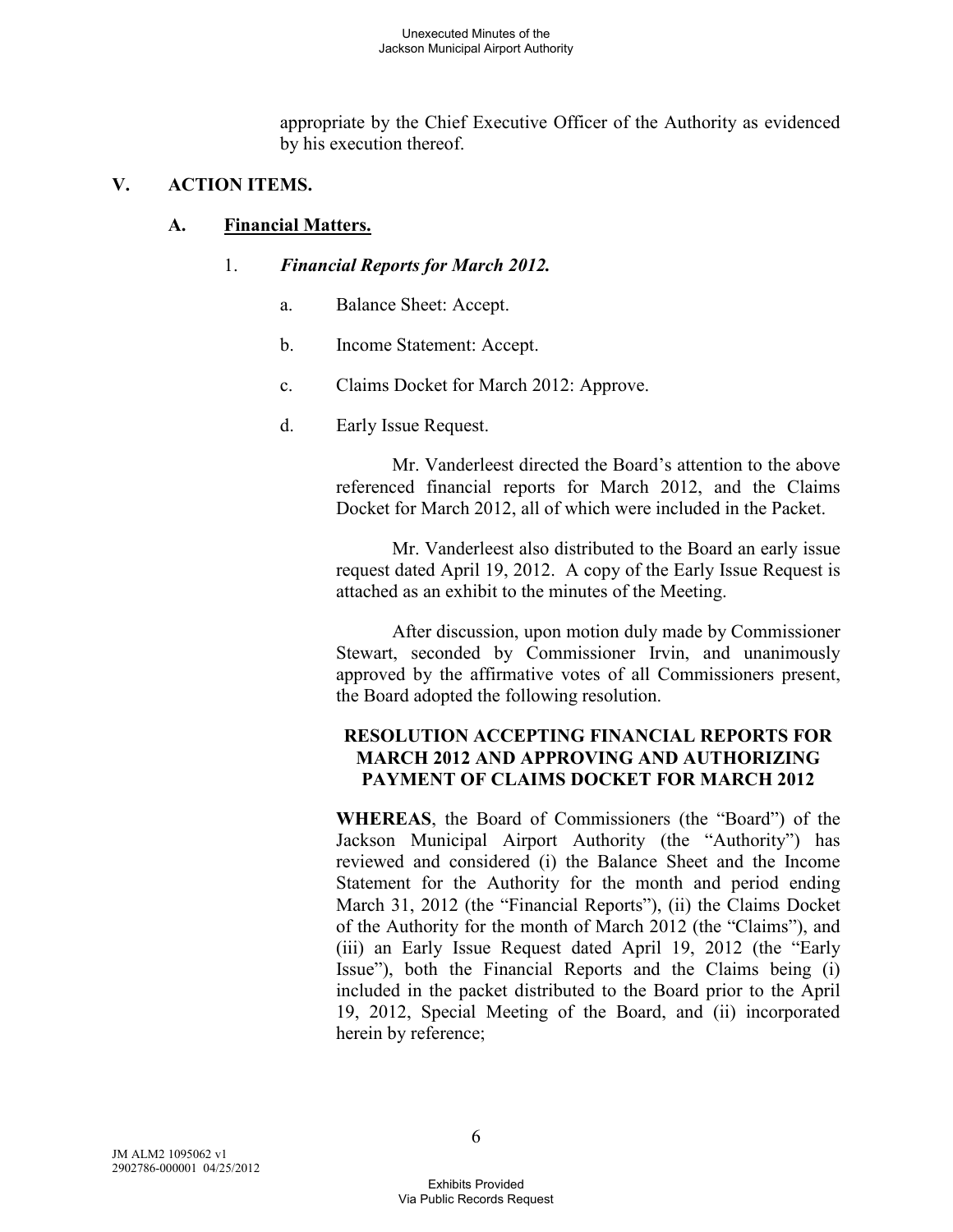**NOW, THEREFORE, BE IT RESOLVED**, the Board hereby (i) accepts the Financial Reports, (ii) approves and authorizes payment of the Claims in the total amount of \$923,488.66, and (iii) approves payment of the Early Issue in the amount of \$66,341.66.

e. Quarterly Statistics.

Mr. Vanderleest directed the Board's attention to the summary of the Second Quarter FY2012 statistics in the Packet. The Board discussed the Second Quarter FY2012 statistics, but took no action.

#### **B. Service Agreements.**

### 1. *JMAA Passenger Facility Charge Application No. 6, JAN: Authorize Addendum to Agreement.*

Mr. Vanderleest directed the Board's attention to the memorandum in the Packet, which described this matter, and discussed this matter with the Board.

After discussion, upon motion duly made by Commissioner Irvin, seconded by Commissioner Stewart, and unanimously approved by the affirmative votes of all Commissioners present, the Board adopted the following resolution.

## **RESOLUTION APPROVING AND AUTHORIZING ADDENDUM TO AGREEMENT WITH RICONDO & ASSOCIATES, INC.**

**WHEREAS**, the staff of the Jackson Municipal Airport Authority (the "Authority") has recommended that the Board of Commissioners (the "Board") of the Authority approve and authorize negotiation and execution of an addendum (the "Addendum") to the Agreement to Provide Consulting Services (the "Agreement") between the Authority and Ricondo & Associates, Inc. ("Ricondo") to provide certain additional professional services, including without limitation: (i) preparation of an application for additional Passenger Facility Charges ("PFCs") and (ii) development of a plan to utilize PFCs to help fund certain projects in the Authority's Capital Improvement Program (the "Additional Services"), at a cost not to exceed \$40,000.00 as more particularly described in that certain memorandum (i) included in the packet distributed to the Board prior to the April 19, 2012, Special Meeting of the Board, and (ii) incorporated herein by reference (separately, each a "Memorandum;" collectively, the "Memoranda"); and

**WHEREAS**, the Board has considered said recommendation by the staff of the Authority;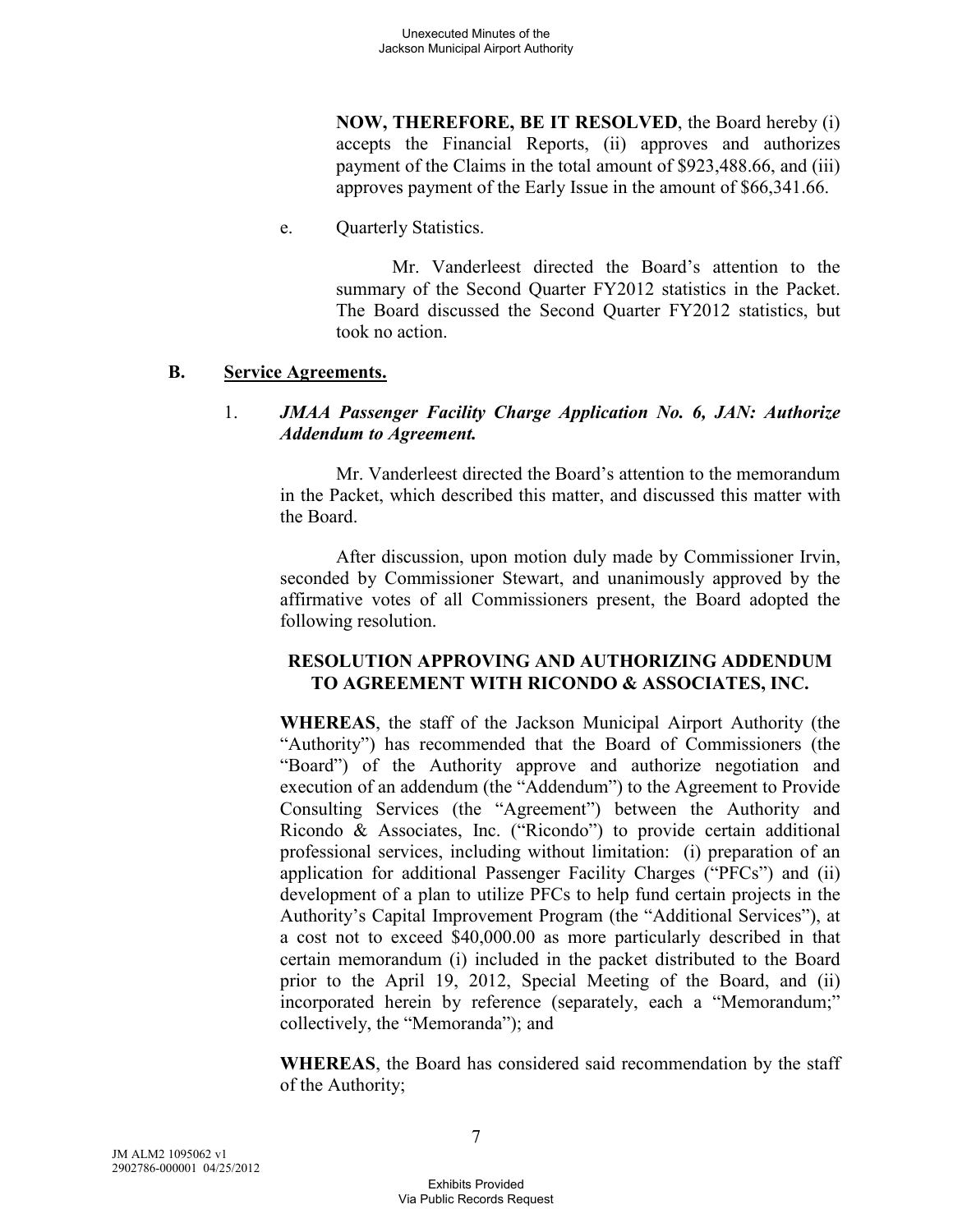**NOW, THEREFORE, BE IT RESOLVED,** the Board hereby determines that it would be in the best interests of and in furtherance of the duties and responsibilities of the Authority to, and the Board hereby does, approve and authorize negotiation and execution of the Addendum to the Agreement to employ Ricondo to provide the Additional Services at a cost not to exceed \$40,000.00, said Addendum to be in such form and to contain such terms and conditions consistent with the foregoing as may be deemed appropriate by the Chief Executive Officer of the Authority as evidenced by his execution thereof.

### **C. Construction Projects.**

- 1. *JMAA Project No. 009-08, South Terminal Building Renovation, HKS: Reject Bids, Authorize Re-Advertisement for Bids.* 
	- 2. *JMAA Project No. 019-12, Contract No. 019-12-028, Exterior Painting, JAN: Rescind Award; Authorize Re-solicitation for Quotes.*
	- 3. *JMAA Project No. 011-11, Power Resources, JAN: Authorize Addendum to Agreement.*
	- 4. *JMAA Project No. 013-11, East Concourse Terminal Improvements, JAN: Authorize Advertisement for Bids.*

Mr. Vanderleest directed the Board's attention to the memoranda in the Packet, which described these matters, and discussed these matters with the Board.

After discussion, upon motion duly made by Commissioner Irvin, seconded by Commissioner Stewart, and unanimously approved by the affirmative votes of all Commissioners present, the Board adopted the following resolution.

### **RESOLUTION APPROVING AND AUTHORIZING CERTAIN ACTIONS WITH RESPECT TO CERTAIN CONSTRUCTION PROJECTS**

**WHEREAS**, the staff of the Jackson Municipal Airport Authority (the "Authority") has recommended that the Board of Commissioners (the "Board") of the Authority approve and authorize certain actions with respect to certain construction projects identified below, all as more particularly described in certain memoranda (i) included in the packet distributed to the Board prior to the April 19, 2012, Special Meeting of the Board, and (ii) incorporated herein by reference (separately, each a "Memorandum;" collectively, the "Memoranda"); and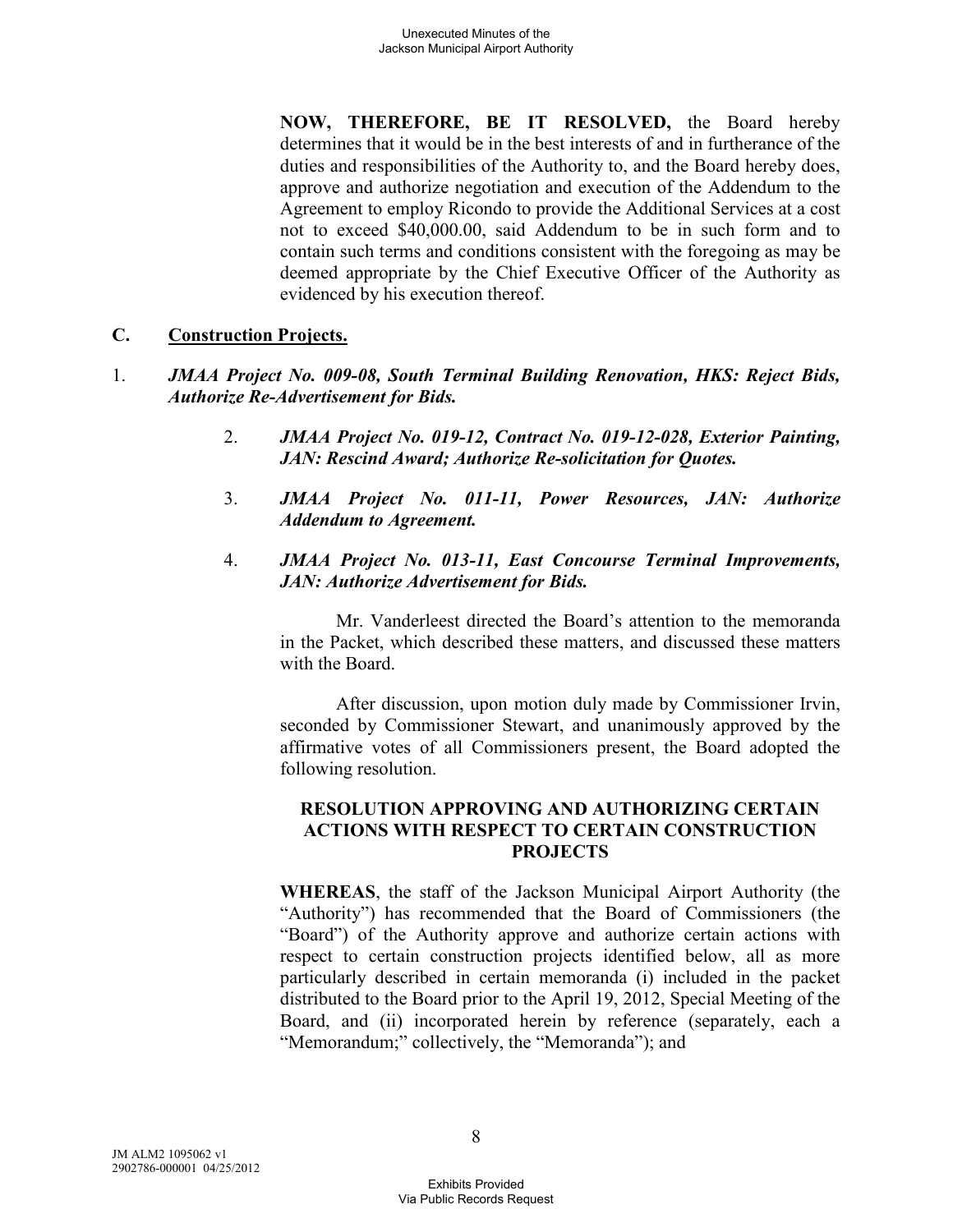**WHEREAS**, the Board has reviewed the Memoranda and considered the recommendations therein by the staff of the Authority;

**NOW, THEREFORE, BE IT RESOLVED**, the Board hereby determines that it would be in the best interests of and in furtherance of the duties and responsibilities of the Authority to, and the Board hereby does, take the following actions:

- 1. The Board hereby (i) rejects all bids received by the Authority in connection with the South Terminal Building Renovation project at Hawkins Field (the "HKS South Terminal Project") and (ii) approves and authorizes the re-advertisement for bids for the HKS South Terminal Project, all as more particularly described in the Memorandum dated April 14, 2012, which describes this matter.
- 2. The Board hereby (i) rescinds the award of that certain contract for exterior painting at Jackson-Medgar Wiley Evers International Airport (JMAA Project No. 019-12) (the "JAN Exterior Painting Project") to New England Contractors, LLC; (ii) authorizes and directs the staff of the Authority to revise the scope of work for the JAN Exterior Painting Project into two smaller projects to facilitate participation by local small and disadvantaged businesses; (iii) authorizes and directs the staff of the Authority to solicit quotes from businesses to complete the revised JAN Exterior Painting Project; and (iv) approves and authorizes an appropriate amendment to the proposed budget for the JAN Exterior Painting Project; all as more particularly described in the Memorandum dated April 18, 2012, which describes this matter.
- 3. The Board approves and authorizes negotiation and execution of an addendum to the Engineering Services Agreement with Burns Cooley Dennis, Inc. ("BCD"), whereby BCD will provide geotechnical services in support of the design of a new building to house standby power generators at Jackson-Medgar Wiley Evers International Airport (JMAA Project No. 011-11) (the "JAN Power Resources Project"), the cost of said additional services not to exceed \$4,500.00 (the "BCD Addendum"), said BCD Addendum to be in such form and to contain such terms and conditions consistent with the Memorandum dated April 17, 2012, which describes this matter, as may be deemed appropriate by the Chief Executive Officer of the Authority, as evidenced by his execution thereof.
- 4. The Board approves and authorizes (i) negotiation and execution of an amendment to the existing Agreement for Architectural and Related Services with Dale Partners Architects P.A. ("Dale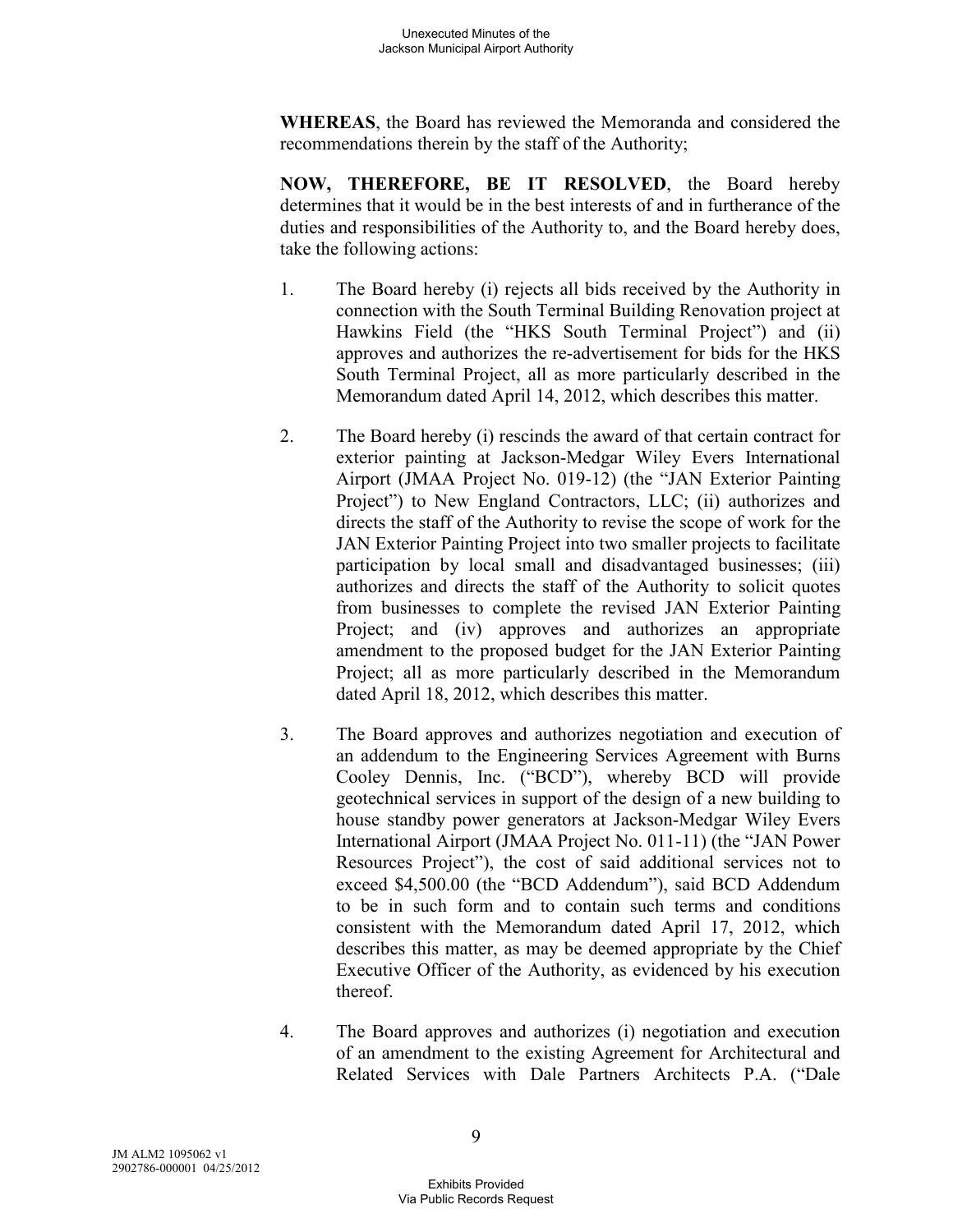Partners"), whereby Dale Partners will provide additional design and professional services (the "Additional Services") in connection with the expanded scope of the East Concourse Terminal Improvements at Jackson-Medgar Wiley Evers International Airport (JMAA Project No. 013-11) (the "Project"), the cost of said additional services not to exceed \$12,755.00 for a total contract cost of \$827,747.11 (the "Dale Partners Amendment"), said Dale Partners Amendment to be in such form and to contain such terms and conditions consistent with the Memorandum dated April 4, 2012, which describes this matter, as may be deemed appropriate by the Chief Executive Officer of the Authority, as evidenced by his execution thereof; and (ii) publication of an advertisement for bids for the Additional Services, as set forth in said Memorandum.

#### **D. Procurements.**

There was no discussion of procurements at the Meeting.

### **E. Grants.**

There was no discussion of grants at the Meeting.

## **F. Other Matters.**

- 1. *Republic Airlines, Inc., d/b/a US Airways Express, Airport Use Permit, JAN: Authorize Agreement.*
- 2. *State of Mississippi, Department of Finance and Administration Office of Air Transport Services, Ground Lease, JAN: Approve Extension.*
- 3. *Cellular South, Inc. d/b/a C Spire Wireless; Extension of Antenna License and Ground Lease Agreement, JAN: Approve Extension.*

Mr. Vanderleest directed the Board's attention to the memoranda in the Packet, which described these matters, and discussed these matters with the Board.

After discussion, upon motion duly made by Commissioner Irvin, seconded by Commissioner Stewart, and unanimously approved by the affirmative votes of all Commissioners present, the Board adopted the following resolution.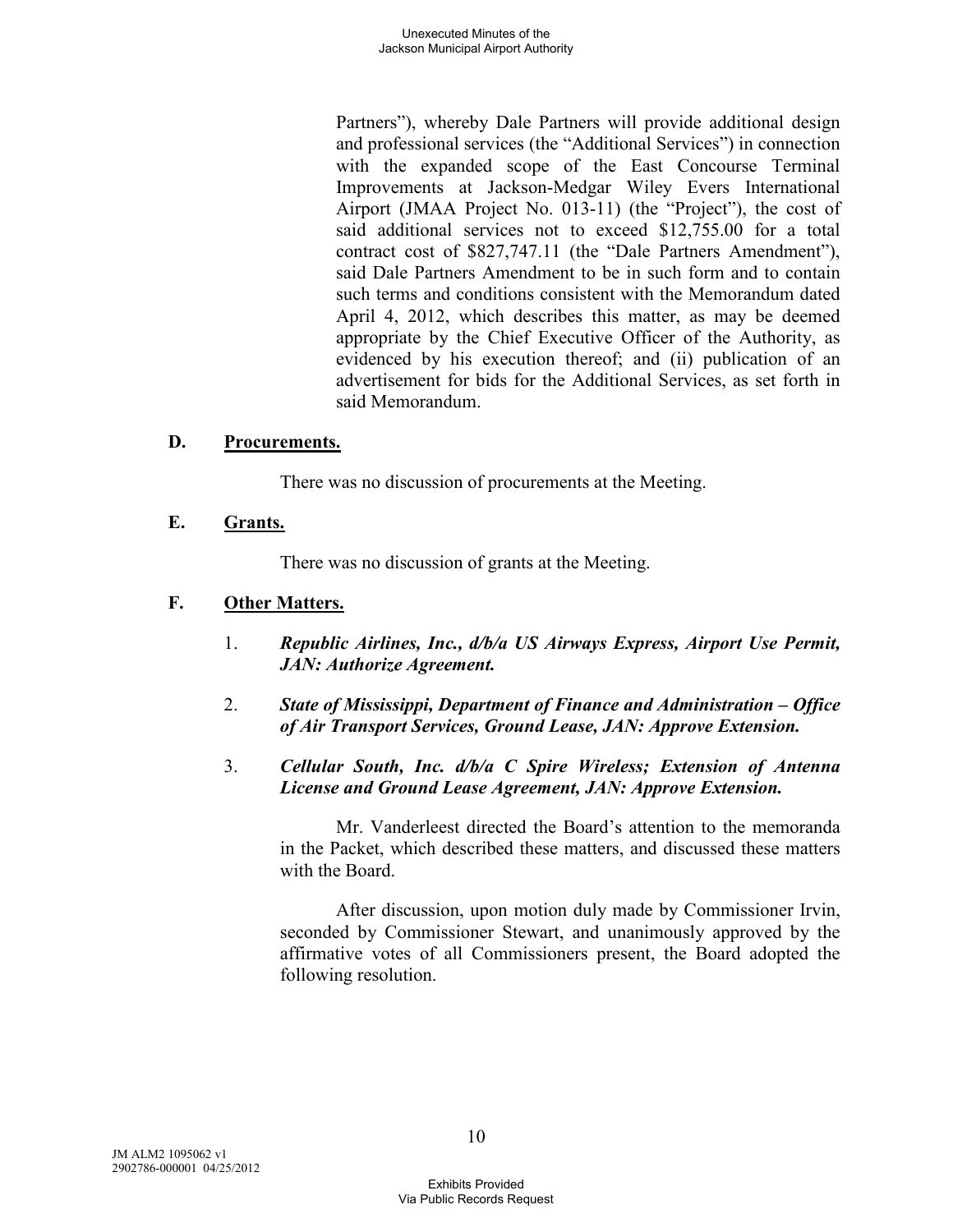## **RESOLUTION APPROVING AND AUTHORIZING CERTAIN ACTIONS WITH RESPECT TO CERTAIN MATTERS**

**WHEREAS**, the staff of the Jackson Municipal Airport Authority (the "Authority") has recommended that the Board of Commissioners of the Authority (the "Board") approve and authorize certain actions with respect to certain matters identified below, all as more particularly described in certain memoranda (i) included in the packet distributed to the Board prior to the April 19, 2012, Special Meeting of the Board, and (ii) incorporated herein by reference (separately, each a "Memorandum;" collectively, the "Memoranda"); and

**WHEREAS**, the Board has reviewed the Memoranda and considered the recommendations therein by the staff of the Authority;

**NOW, THEREFORE, BE IT RESOLVED**, the Board hereby determines that it would be in the best interests of and in furtherance of the duties and responsibilities of the Authority to, and the Board hereby does, take the following actions:

- 1. The Board approves and authorizes negotiation and execution of a standard Airport Use Permit and Agreement (the "Permit") to allow Republic Airlines, Inc., a subsidiary of Republic Airways Holdings ("Republic"), to provide commercial passenger service at Jackson-Medgar Wiley Evers International Airport under the US Airways Express flag, said Permit to be in such form and to contain such terms and conditions consistent with the Memorandum dated March 27, 2012, which describes this matter, as may be deemed appropriate by the Chief Executive Officer of the Authority, as evidenced by his execution thereof
- 2. The Board approves and authorizes negotiation and execution of a one year extension to the existing lease agreement with the State of Mississippi Department of Finance and Administration – Office of Air Transport Services (the "State"), whereby the State would continue to lease approximately 12,500 square feet of land along the west side of South Hangar Drive at Jackson-Medgar Wiley Evers International Airport at the same rental rate and subject to the same terms currently in effect (the "DFA Lease"), the DFA Lease to be in such form and to contain such terms and conditions consistent with the Memorandum dated March 27, 2012, which describes this matter, as may be deemed appropriate by the Chief Executive Officer, as evidenced by his execution thereof.
- 3. The Board approves and authorizes negotiation and execution of an extension to that certain Antenna Site License and Lease Agreement (the "Extension Agreement") with Cellular South, Inc.